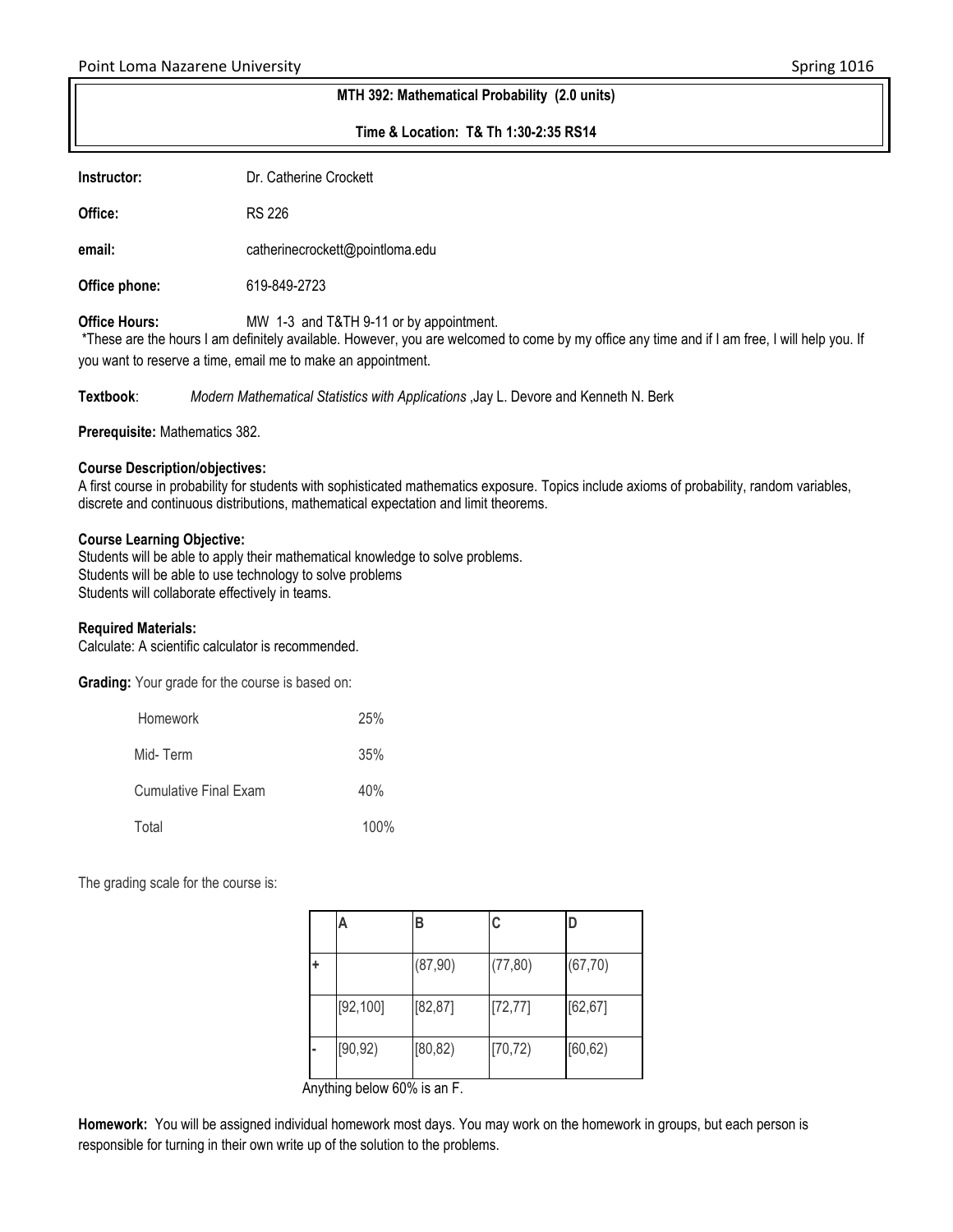### Point Loma Nazarene University Spring 1016

### **Other factors that affect grades are**

**Questions on written assignments, quizzes, and exams:** Written assignments and test/exam questions and problems must be formulated carefully in terms of words and symbols used in the course. Credit is determined by the degree to which answers and solutions respond to the specific question or problem stated. Maximize your credit by learning the language and symbols of the course.

## **University Mission:**

Point Loma Nazarene University exists to provide higher education in a vital Christian community where minds are engaged and challenged, character is modeled and formed, and service becomes an expression of faith. Being of Wesleyan heritage, we aspire to be a learning community where grace is foundational, truth is pursued, and holiness is a way of life.

## **Department Mission:**

The Mathematical, Information, and Computer Sciences department at Point Loma Nazarene University is committed to maintaining a curriculum that provides its students with the tools to be productive, the passion to continue learning, and Christian perspectives to provide a basis for making sound value judgments.

### **Attendance:**

Attendance is expected at each class session. In the event of an absence you are responsible for the material covered in class and the assignments given that day.

Regular and punctual attendance at all classes in which a student is registered is considered essential to optimum academic achievement. Therefore, regular attendance and participation in each course are minimal requirements to be met. There are no allowed or excused absences except as approved in writing by the Provost for specific students participating in certain university-sanctioned activities. Excused absences still count toward the 10%-20% limits, but allow students to make up work, quizzes, or tests missed as a result of a universitysanctioned activity. Activities of a unique nature, such as labs or other activities identified clearly on the syllabus, cannot be made up except in rare instances when instructors have given advanced, written approval for doing so. Whenever the number of accumulated absences in a class, for any cause, exceeds ten (10) percent of the total number of class meetings, the faculty member should send an e-mail to the student and the Vice Provost for Academic Administration (VPAA) warning of attendance jeopardy. If more than twenty (20) percent of the total number of class meetings is reported as missed, the faculty member or VPAA may initiate the student's de-enrollment from the course without further advanced notice to the student. If the date of de-enrollment is past the last date to withdraw from a class, the student will be assigned a grade of W or WF consistent with university policy in the Grading section of the catalog. There are no refunds for courses where a de-enrollment was processed. For more details see the PLNU catalog:

[http://catalog.pointloma.edu/content.php?catoid=18&navoid=1278#Class\\_Attendance](http://catalog.pointloma.edu/content.php?catoid=18&navoid=1278#Class_Attendance)

## **Class Enrollment:**

It is the student's responsibility to maintain his/her class schedule. Should the need arise to drop this course (personal emergencies, poor performance, etc.), the student has the responsibility to follow through (provided the drop date meets the stated calendar deadline established by the university), not the instructor. Simply ceasing to attend this course or failing to follow through to arrange for a change of registration (drop/add) may easily result in a grade of F on the official transcript.

## **Academic Accommodations:**

While all students are expected to meet the minimum academic standards for completion of their courses as established by the instructors, students with special needs may require academic accommodations. At Point Loma Nazarene University, students requesting academic accommodations must file documentation with the Disability Resource Center (DRC), located in the Bond Academic Center. Students can also reach the Disability Resource Center by phone at 619-849-2486 or by e-mail a[t DRC@pointloma.edu.](mailto:DRC@pointloma.edu) Once the student files documentation, the Disability Resource Center contacts the student's instructors and provides written recommendations for reasonable and appropriate accommodations to meet the individual needs of the student. This policy assists the university in its commitment to full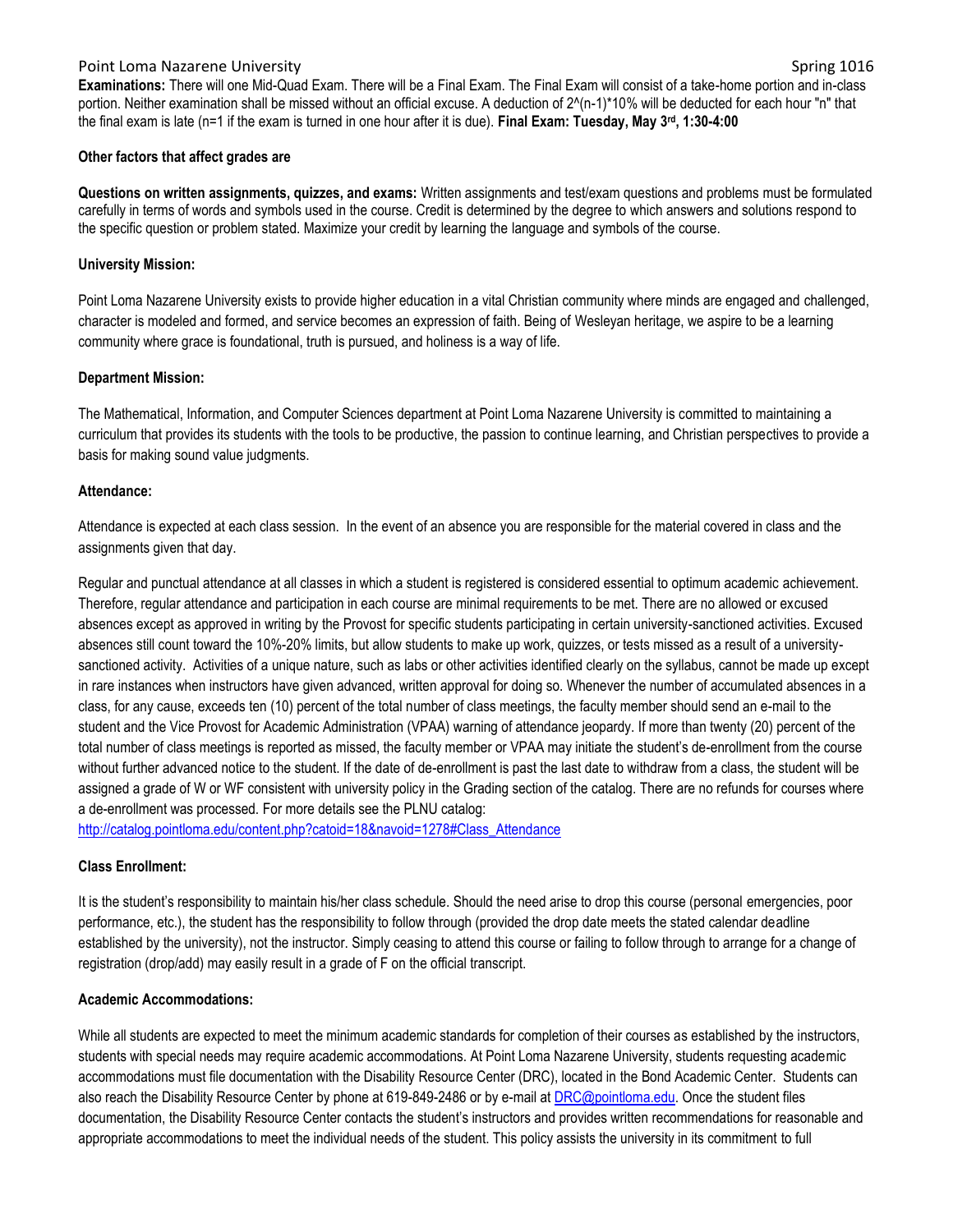Point Loma Nazarene University Spring 1016 compliance with Section 504 of the Rehabilitation Act of 1973, the Americans with Disabilities (ADA) Act of 1990, and ADA Amendments Act of 2008, all of which prohibit discrimination against students with special needs and guarantees all qualified students equal access to the benefits of PLNU programs and activities. For more details see the PLNU catalog: [http://catalog.pointloma.edu/content.php?catoid=18&navoid=1278#Academic\\_Accommodations](http://catalog.pointloma.edu/content.php?catoid=18&navoid=1278#Academic_Accommodations) 

Students with learning disabilities who may need accommodations should discuss options with the instructor during the first two weeks of class.

## **Academic Honesty:**

The Point Loma Nazarene University community holds the highest standards of honesty and integrity in all aspects of university life. Any violation of the university's commitment is a serious affront to the very nature of Point Loma's mission and purpose. Violations of academic honesty include cheating, plagiarism, falsification, aiding academic dishonesty, and malicious interference. The details of PLNU's meaning of each of these words can be found in the PLNU catalog at:

[http://catalog.pointloma.edu/content.php?catoid=18&navoid=1278#Academic\\_Honesty](http://catalog.pointloma.edu/content.php?catoid=18&navoid=1278#Academic_Honesty)

A student remains responsible for the academic honesty of work submitted in PLNU courses and the consequences of academic dishonesty beyond receipt of the final grade in the class and beyond the awarding of the diploma. Ignorance of these catalog policies will not be considered a valid excuse or defense. Students may not withdraw from a course as a response to a consequence.

A student who is caught cheating on any item of work will receive a zero on that item and may receive an "F" for the semester. See the PLNU Catalog for a further explanation of the PLNU procedures for academic dishonesty [\(http://catalog.pointloma.edu/content.php?catoid=18&navoid=1278#Academic\\_Honesty\)](http://catalog.pointloma.edu/content.php?catoid=18&navoid=1278#Academic_Honesty).

## **Final Exam: Date and Time:**

The final exam date and time is set by the university at the beginning of the semester and may not be changed by the instructor. Only in the case that a student is required to take three exams during the same day of finals week is an instructor authorized to change the exam date and time for that particular student.

## **Copyright Protected Materials:**

Point Loma Nazarene University, as a non-profit educational institution, is entitled by law to use materials protected by the US Copyright Act for classroom education. Any use of those materials outside the class may violate the law.

**Credit Hour:** In the interest of providing sufficient time to accomplish the stated course learning outcomes, this class meets the PLNU credit hour policy for a 2.0 unit class delivered over 15 weeks. Specific details about how the class meets the credit hour requirements can be provided upon request.